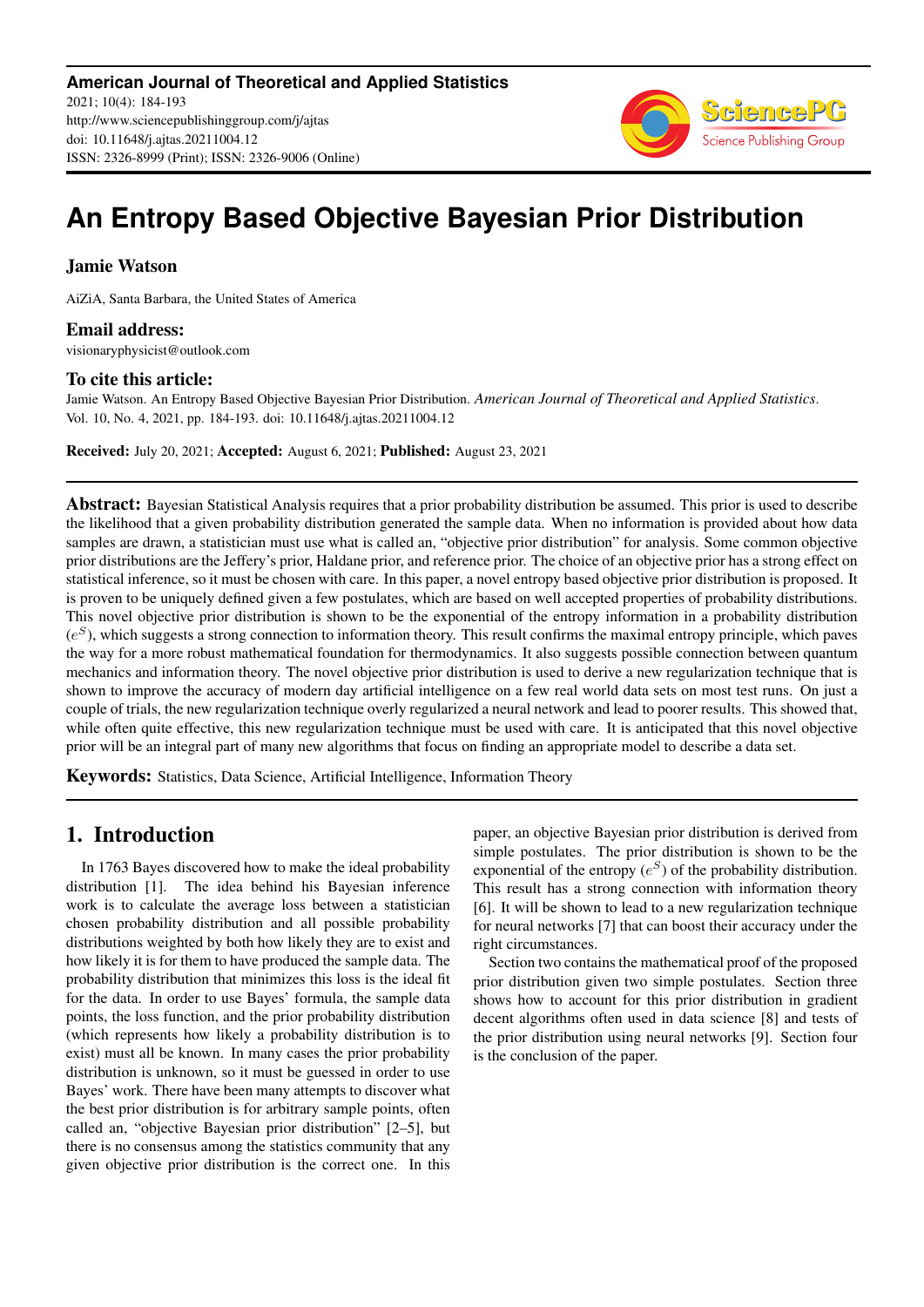# 2. Proof of Novel Objective Prior **Distribution**

This section provides a mathematical proof that an objective Bayesian prior distribution given two simple postulates is the exponential of the entropy of the probability distribution  $(e^S)$ . These postulates are based on well accepted properties of probabilities [10]. The proof involves the uniqueness of differential equation solutions [11], mathematical induction [12], and the  $\epsilon$ - $\delta$  definition of the convergence of a function [13].

This objective prior distribution represents the statistical weight that any given probability distribution will occur naturally. It is given by the mathematical symbol  $\rho$  which is consistent with  $\rho$ 's meaning in physics as the density of states [14].  $\rho$  will, in general, be an improper prior distribution, meaning that it is not normalized initially. Since  $\rho$  takes in a probability function and returns a number in the range zero to infinity, it is a functional.

The first postulate that is required to derive  $\rho$  is that the prior distribution is symmetric in its indices. Intuitively, this states that the statistical weight of a bag with an 80% chance of drawing a blue marble and a 20% chance of drawing a red marble must be the same as the statistical weight of a bag with a 20% change of drawing a blue marble and an 80% chance of drawing a red marble. This is because the ordering of the probabilities is chosen by the statistician and does not effect the underlying properties of the data. The first postulate as an equation is,

$$
\rho(\cdots, p_j, \cdots, p_k, \cdots) = \rho(\cdots, p_k, \cdots, p_j, \cdots)
$$
 (1)

The second postulate that is required to derive  $\rho$  is that the prior distribution of two statistically independent probabilities is the multiple of the two independent prior distributions. For two statistically separate distributions, the joint distribution is the combination of them through multiplication [10]. Likewise, the statistical weight that independent events can occur together is the multiple of the statistical weight that they can occur independently. For example, say that there is a bag with blue and red marbles in it and a completely separate bag with green and yellow marbles in it. Each of these bags represents a probability distributions based on the ratio of colored marbles inside of them. If there are  $n$  ways to produce a probability distribution with  $P_{blue}$  and  $P_{red}$  and m ways to produce the probability distribution  $P_{green}$  and  $P_{yellow}$ , then for each of the  $n$  distributions there are  $m$  distributions. This means that the joint distribution which describes the probability of drawing red and green, red and yellow, blue and green, or blue and yellow has  $n$  times  $m$  ways to exist. The second postulate as an equation is,

$$
\rho(P,Q) = \rho(P) \times \rho(Q) \tag{2}
$$

Each point on the probability distribution is independent

from the rest [10]. Due to the second postulate (2),  $\rho$  across the entire distribution is given by the multiplication of the statistical weight that a given probability can happen at each point.

$$
\rho(P) = \Pi_i \sigma_i(p_i) \tag{3}
$$

Where  $\sigma_i(p_i)$  is the prior distribution of the single state's probability  $p_i$ . By the first postulate equation (1), the location of  $p_i$  and  $p_k$  can be switched without changing  $\rho(P)$ . Switching  $p_j$  and  $p_k$  in (3) along with canceling out identical terms on each side yields,

$$
\frac{\sigma_j(p_k)}{\sigma_k(p_k)} = \frac{\sigma_j(p_j)}{\sigma_k(p_j)}\tag{4}
$$

Since the left hand side of the equation is not a function of  $p_i$ , both sides must evaluate to a constant  $K_0$ .

$$
K_0 = \frac{\sigma_j(p_j)}{\sigma_k(p_j)} \to \sigma_j(p_j) = K_0 \sigma_k(p_j)
$$
 (5)

This means that whenever the ordering of two  $\sigma_i$  terms are switched there comes a factor of  $K_0$ . Switching the order of  $\sigma_i$ and  $\sigma_k$  twice (one switch forward and one switch back) returns the initial  $\rho$  but with an extra factor of  $K_0^2$ .

$$
K_0^2 \times \rho(P) = \rho(P) \to K_0^2 = 1 \tag{6}
$$

Solving this yields,

$$
K_0 = \pm 1\tag{7}
$$

 $K_0$  must be greater than or equal to zero for  $\rho$  to represent the statistical weight of a distribution because  $\rho$  must always be a number greater than or equal to zero. This gives that  $K_0$ is positive, so  $K_0 = 1$ . Plugging this result into (5) yields,

$$
\sigma_j(p_j) = \sigma_k(p_j) \tag{8}
$$

Thus every  $\sigma_i$  is the same function at every location in the probability distribution,

$$
\rho(P) = \Pi_i^n \sigma(p_i) \tag{9}
$$

Since  $\sigma$  represents the statistical weight that a given probability distribution will exist in nature, it is a number in the range  $[0, \infty)$ . This allows the definition of a new function,  $\gamma$ , that is in the range  $(-\infty, \infty)$  such that,

$$
\sigma = e^{\gamma} \tag{10}
$$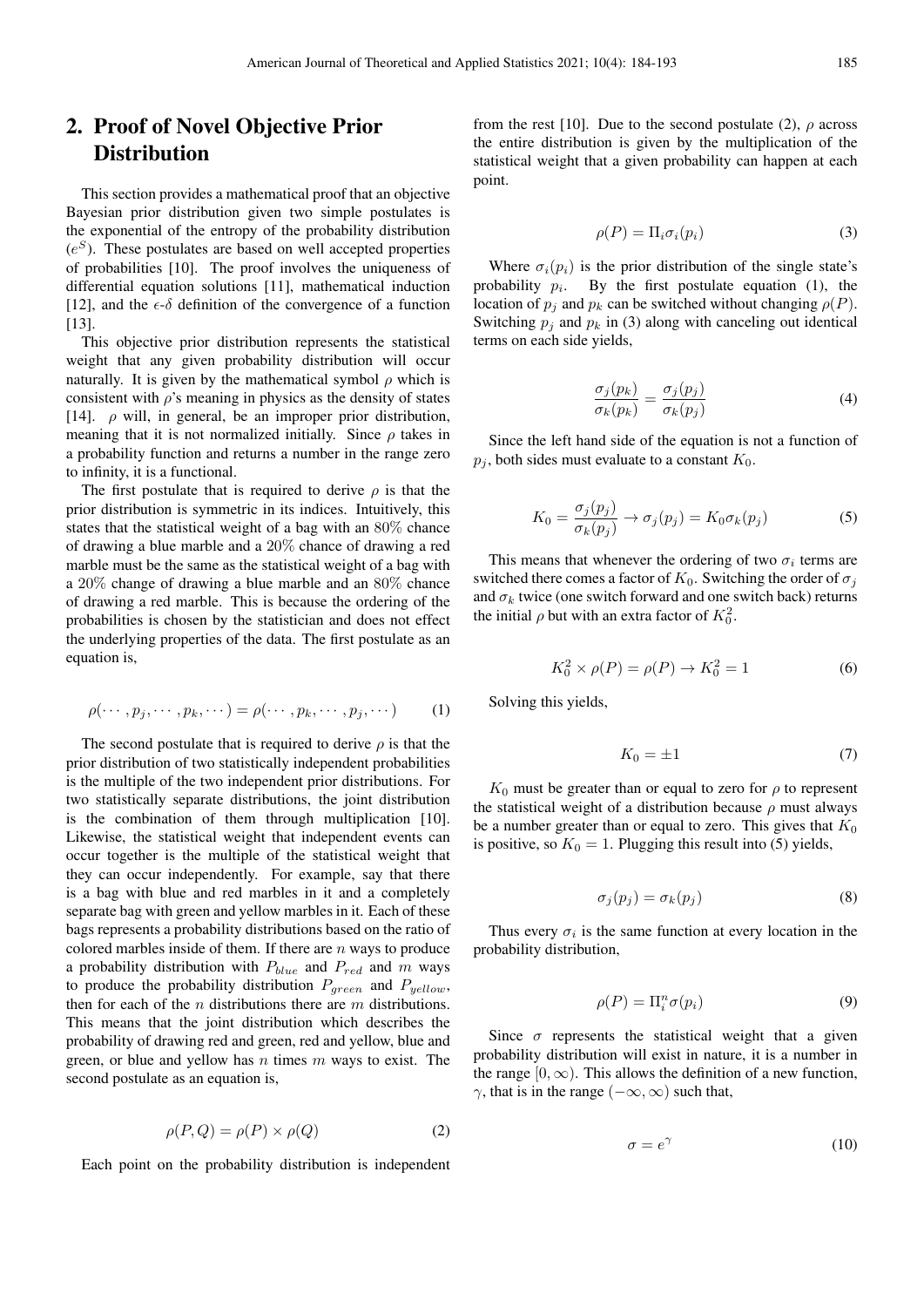This definition of  $\gamma$  will help simplify the math later on. Equation (10) can be plugged into (9) to get,

$$
\rho(P) = \Pi_i \sigma(p_i) = e^{\sum_i \gamma(p_i)} \tag{11}
$$

A new function,  $\omega(P)$ , can be defined by taking the natural  $log of (11)$  as so,

$$
\omega(P) = \ln(\rho) = \ln\left(e^{\sum_i \gamma(p_i)}\right) = \sum_i \gamma(p_i) \tag{12}
$$

Evaluating this at a joint distribution between two statistically independent distributions from postulate (2) gives the formula,

$$
\omega(P,Q) = \omega(P) + \omega(Q) \to \sum_{i} \sum_{j} \gamma(p_i q_j) = \left(\sum_{i} \gamma(p_i)\right) + \left(\sum_{j} \gamma(q_j)\right)
$$
\n(13)

The unique solution to equation 13 will now be derived. Solving for  $\omega$  using any one given probability distribution will give  $\omega$ for them all since the  $\sigma$ s are all the same by (9) and (12). For simplicity, take the special case that both P and Q are the following probability distributions,

$$
P = (p, 1 - p)
$$
  
\n
$$
Q = (q, 1 - q)
$$
\n(14)

with both p and q arbitrary numbers in the range  $[0, 1]$ . This allows (13) to be written as,

$$
\gamma(pq) + \gamma(p(1-q)) + \gamma(q(1-p)) + \gamma((1-p)(1-q)) = \gamma(p) + \gamma(1-p) + \gamma(q) + \gamma(1-q)
$$
 (15)

The derivative with respect to  $p$  yields,

$$
q\gamma'(pq) + (1-q)\gamma'(p(1-q)) - q\gamma'(q(1-p)) - (1-q)\gamma'((1-p)(1-q)) = \gamma'(p) - \gamma'(1-p) \tag{16}
$$

The derivative with respect to  $q$  yields,

$$
\gamma'(pq) + pq\gamma''(pq) - \gamma'(p(1-q)) - p(1-q)\gamma''(p(1-q)) - \gamma'(q(1-p))
$$
\n
$$
-q(1-p)\gamma''(q(1-p)) + \gamma'((1-p)(1-q)) + (1-p)(1-q)\gamma''((1-p)(1-q)) = 0
$$
\n(17)

The only solution to this equation is at,

$$
x\gamma''(x) + \gamma'(x) + f(x) = 0\tag{18}
$$

With,

$$
f(pq) - f(q(1-p)) - f(p(1-q)) + f((1-p)(1-q)) = 0
$$
\n(19)

The partial derivative of  $(19)$  with respect to p yields,

$$
qf'(pq) + qf'(q(1-p)) - (1-q)f'(p(1-q)) - (1-q)f'((1-p)(1-q)) = 0
$$
\n(20)

The partial derivative with respect to  $q$  yields,

$$
pqf''(pq) + f'(pq) + q(1-p)f''(q(1-p)) + f'(q(1-p)) + f'(p(1-q)) + p(1-q)f''(p(1-q))
$$
\n
$$
+ (1-q)(1-q)f''((1-p)(1-q)) + f'((1-p)(1-q)) = 0
$$
\n(21)

The only solution to this equation is,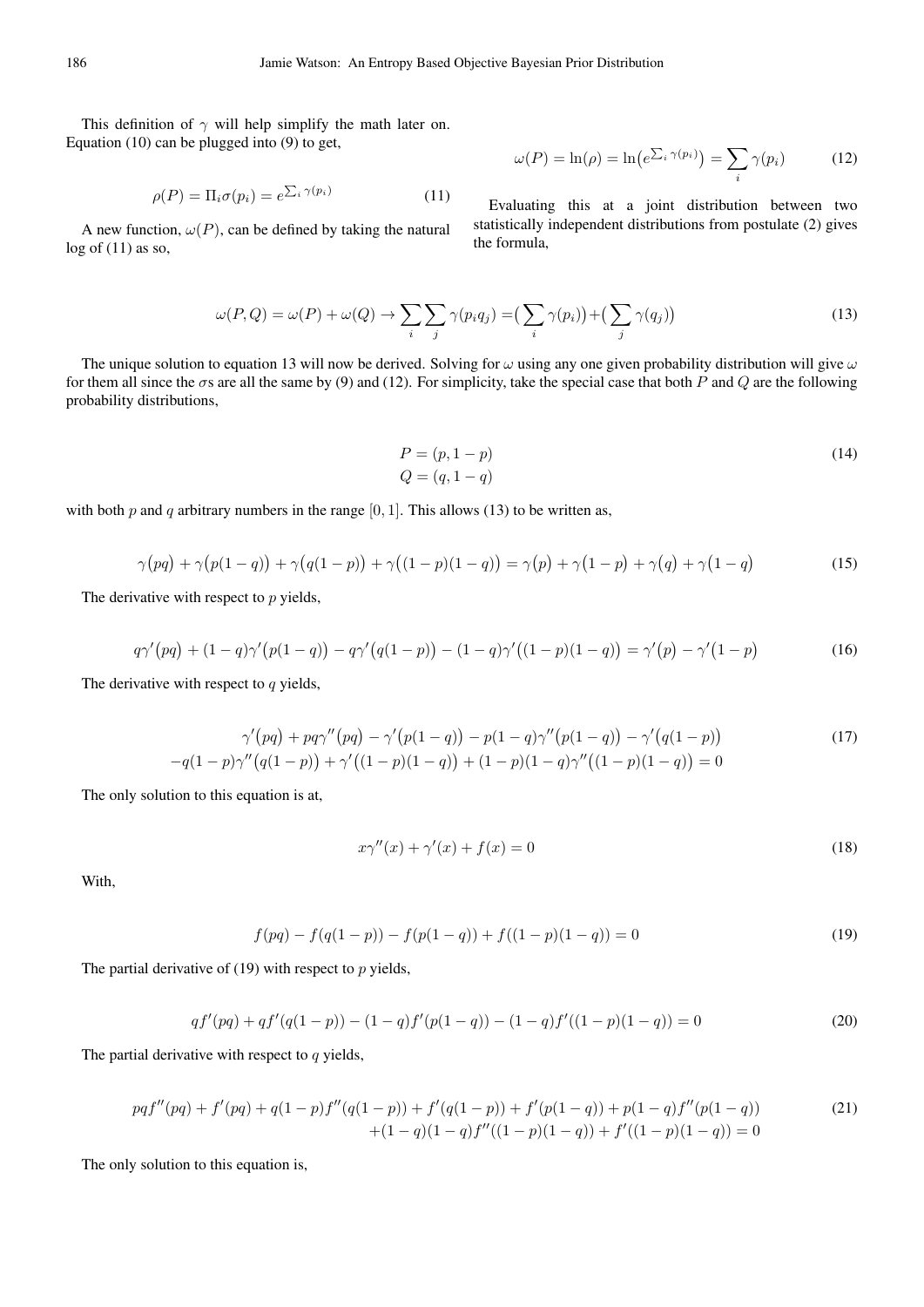$$
xf''(x) + f'(x) + g(x) = 0
$$
\n(22)

With the constraint,

$$
\sum g(P,Q) = g(pq) + g(q(1-p)) + g(p(1-q)) + g((1-p)(1-q)) = 0
$$
\n(23)

In order to solve  $(22)$  the function q must be known.

#### 2.1. Lemma that  $g$  is Zero

It will now be proven that the only valid solution for  $q(P)$  from (22) is the constant function that outputs zero everywhere. Using the constraint equation (23) on a probability distribution with the two probabilities p and  $1 - p$ gives,

$$
g(p) + g(1 - p) = 0 \to g(p) = -g(1 - p) \tag{24}
$$

Evaluating (24) at  $p = \frac{1}{2}$  yields,

$$
g(\frac{1}{2}) = -g(1 - \frac{1}{2}) = -g(\frac{1}{2}) \rightarrow g(\frac{1}{2}) = 0
$$
 (25)

Evaluating the constraint equation (23) at the probability distribution  $\frac{1}{4}$ ,  $\frac{1}{4}$ ,  $\frac{1}{2}$  gives,

$$
g(\frac{1}{4}) + g(\frac{1}{4}) + g(\frac{1}{2}) = 0
$$
  
\n
$$
\rightarrow 2g(\frac{1}{4}) + 0 = 0 \rightarrow g(\frac{1}{4}) = 0
$$
\n(26)

By repeating this process the following equation can be derived,

$$
g\left(\left(\frac{1}{2}\right)^n\right) = 0\tag{27}
$$

For  $n \geq 0$  and an integer. Equation (27) will be shown to be true using proof by mathematical induction. The case  $n = 0$ yields,

$$
g(1) = 0 \tag{28}
$$

Which is true since it is just (23) evaluated at the probability distribution with one possible outcome that has 100% chance to occur. As is common in induction, it will now be assumed that (27) is true for  $n - 1$  and all smaller non-negative integers and it will be shown that  $(27)$  must then be also true for n. The probability distribution  $(\frac{1}{2})^n, (\frac{1}{2})^n, (\frac{1}{2})^{n-1}, \cdots (\frac{1}{2})$  is a valid probability distribution since it sums to one. This can be seen by inspecting the geometric sum [15],

$$
\sum_{i=1}^{i=n} \left(\frac{1}{2}\right)^i = 1 - \left(\frac{1}{2}\right)^n \to \left(\frac{1}{2}\right)^n + \sum_{i=1}^{i=n} \left(\frac{1}{2}\right)^i
$$
\n
$$
= \left(\frac{1}{2}\right)^n + \left(\frac{1}{2}\right)^n + \left(\frac{1}{2}\right)^{n-1} + \dots + \left(\frac{1}{2}\right) = 1
$$
\n(29)

Evaluating the constraint equation (23) at the probability distribution  $(\frac{1}{2})^n, (\frac{1}{2})^n, (\frac{1}{2})^{n-1}, \cdots (\frac{1}{2})$  yields,

$$
g\left(\left(\frac{1}{2}\right)^n\right) + \sum_{i=1}^{i=n} g\left(\left(\frac{1}{2}\right)^i\right) = 0 \tag{30}
$$

All of the terms except the  $g\left(\left(\frac{1}{2}\right)^n\right)$  terms are zero by the induction assumption,

$$
g\left(\left(\frac{1}{2}\right)^n\right) + g\left(\left(\frac{1}{2}\right)^n\right) + \sum_{i=1}^{i=n} 0 = 0 \to g\left(\left(\frac{1}{2}\right)^n\right) = 0 \tag{31}
$$

This concludes the proof by induction.

A corollary must be show which will be used later to help prove that any arbitrary point of  $q$  is zero. It will be proven that any real number in the range  $[0, 1]$  can be expressed as the sum of some subset of the set of numbers  $(\frac{1}{2})^i$  for i a positive integer,

$$
\alpha = \sum_{i} \gamma_i \left(\frac{1}{2}\right)^i \tag{32}
$$

With  $\gamma_i$  being 0 or 1 at any given i and  $\alpha$  an arbitrary real number in the range  $[0, 1]$ . To prove this it will be shown that for a sufficiently large number of terms added into the sum the distance between  $\alpha$  and the sum can be made arbitrarily small. This is Cauchy's definition of  $\epsilon$ - $\delta$  convergence [13].

Define the current distance from the sum up to j terms to  $\alpha$ as,

$$
d(j) = \alpha - \sum_{i=1}^{i=j} \gamma_i \left(\frac{1}{2}\right)^i \tag{33}
$$

It is asserted that,

$$
d(j) \le \left(\frac{1}{2}\right)^j \tag{34}
$$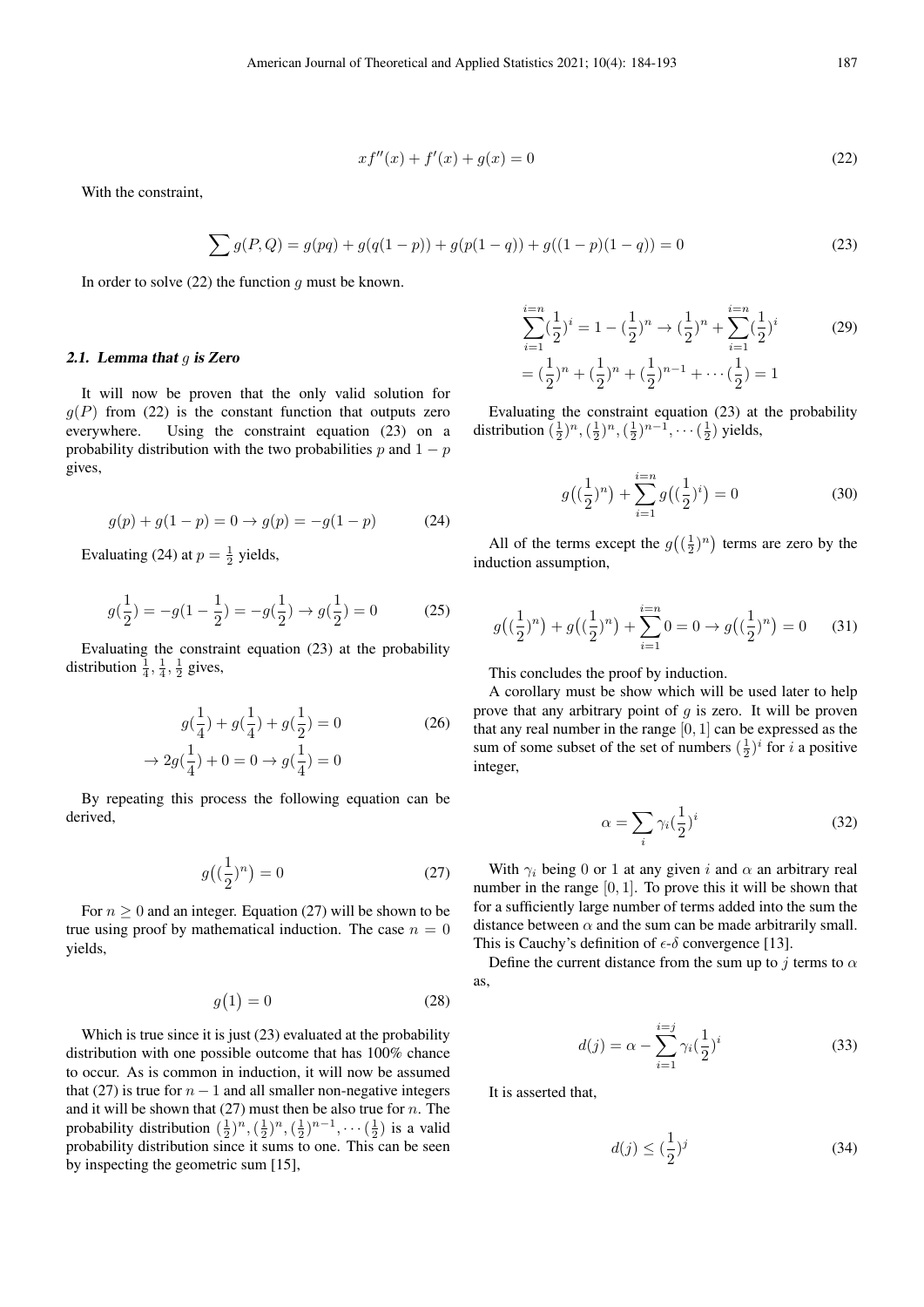This means that  $d$  can be made arbitrarily small for large enough  $j$ . Equation (34) will be proven with mathematical induction [12]. First take the base case that  $j = 0$ ,

$$
d(0) \le (\frac{1}{2})^0 = 1 \to d(0) \le 1 \tag{35}
$$

The sum has no terms in it and therefore the sum is zero. This means,

$$
d(0) = \alpha \tag{36}
$$

 $\alpha$  is in the range [0, 1] and any number in this range is less than or equal to one, so (35) must be true. To continue the proof by induction, it will now be assumed that (34) is true for  $j = n - 1$ . The goal is to show that it must also be true for n. By the induction assumption, the distance at  $(n - 1)$  must obey the inequality,

$$
d(n-1) \le \left(\frac{1}{2}\right)^{n-1} \tag{37}
$$

at  $j = n$  either add in  $(\frac{1}{2})^n$  or zero to the sum that had previously ended at  $j = n - 1$ . If

$$
d(n-1) \le \left(\frac{1}{2}\right)^n \tag{38}
$$

Then set  $\gamma_n = 0$  and thus do not add in a new term into the sum. If this is true then the proof is concluded. Otherwise,

$$
d(n-1) \ge \left(\frac{1}{2}\right)^n \tag{39}
$$

In this case add in the  $(\frac{1}{2})^n$  term by setting  $\gamma_n = 1$ . Using (33) yields,

$$
d(n) = d(n-1) - \left(\frac{1}{2}\right)^n \tag{40}
$$

By the induction assumption (37) it is true that,

$$
d(n) \le (\frac{1}{2})^{n-1} - (\frac{1}{2})^n = (\frac{1}{2})^n \to d(n) \le (\frac{1}{2})^n \tag{41}
$$

This is what was set out to be shown, thus concluding the

induction proof. This means that  $d(n)$  can be made arbitrarily small for a large enough  $j$  and thus the sum can be made to converge to any real number in the range  $[0, 1]$  with the appropriate choice of the  $\gamma_i$ s and sufficiently large j.

It follows that the number  $1 - q \in [0, 1]$  can be written in terms of a sum,

$$
1 - q = \sum_{i} \gamma_i \left(\frac{1}{2}\right)^i \tag{42}
$$

Applying the constraint equation (23) at the probability distribution q and  $1 - q$  along with (42) yields,

$$
0 = g(q) + \sum_{i} \gamma_i \times g\left((\frac{1}{2})^i\right)
$$
  
=  $g(q) + \sum_{i} \gamma_i \times 0 \rightarrow g(q) = 0$  (43)

Where (27) was used to zero out the sum  $\sum_i \gamma_i \times g((\frac{1}{2})^i)$ . Since q was arbitrary and it was just shown that  $g(q) = 0$ , any and all arbitrary points on  $q$  must equal zero. Thus the proof that  $q$  must always be zero is concluded.

### 2.2. Continued Derivation of Objective Bayesian Prior **Distribution**

Equation (43) can be plugged into (22) to get,

$$
xf''(x) + f'(x) + 0 = 0 \tag{44}
$$

This can be solved using standard differential equation techniques [16],

$$
f(p) = c_1 \ln(p) + c_2 \tag{45}
$$

Equation (45) can be plugged into (18) to yield,

$$
x\gamma''(x) + \gamma'(x) + c_1 \ln(x) + c_2 = 0 \tag{46}
$$

This differential equation has the solution [16],

$$
\gamma(p) = c_3 + 2c_1p - c_1p\ln(p) - c_2p + c_3\ln(p) \tag{47}
$$

This solution can be evaluated at (13),

$$
\sum_{i=1}^{i=n} \sum_{j=1}^{j=m} (c_3 + 2c_1 P_i Q_j - c_1 P_i Q_j \ln(P_i Q_j) - c_2 P_i Q_j + c_3 \ln(P_i Q_j)) =
$$
\n
$$
i=n
$$
\n(48)

$$
\left(\sum_{i=1}^{i=n} c_3 + 2c_1 P_i - c_1 P_i \ln(P_i) - c_2 P_i + c_3 \ln(P_i)\right) + \left(\sum_{j=1}^{j=m} c_3 + 2c_1 Q_j - c_1 Q_j \ln(Q_j) - c_2 Q_j + c_3 \ln(Q_j)\right)
$$

Simplifying yields,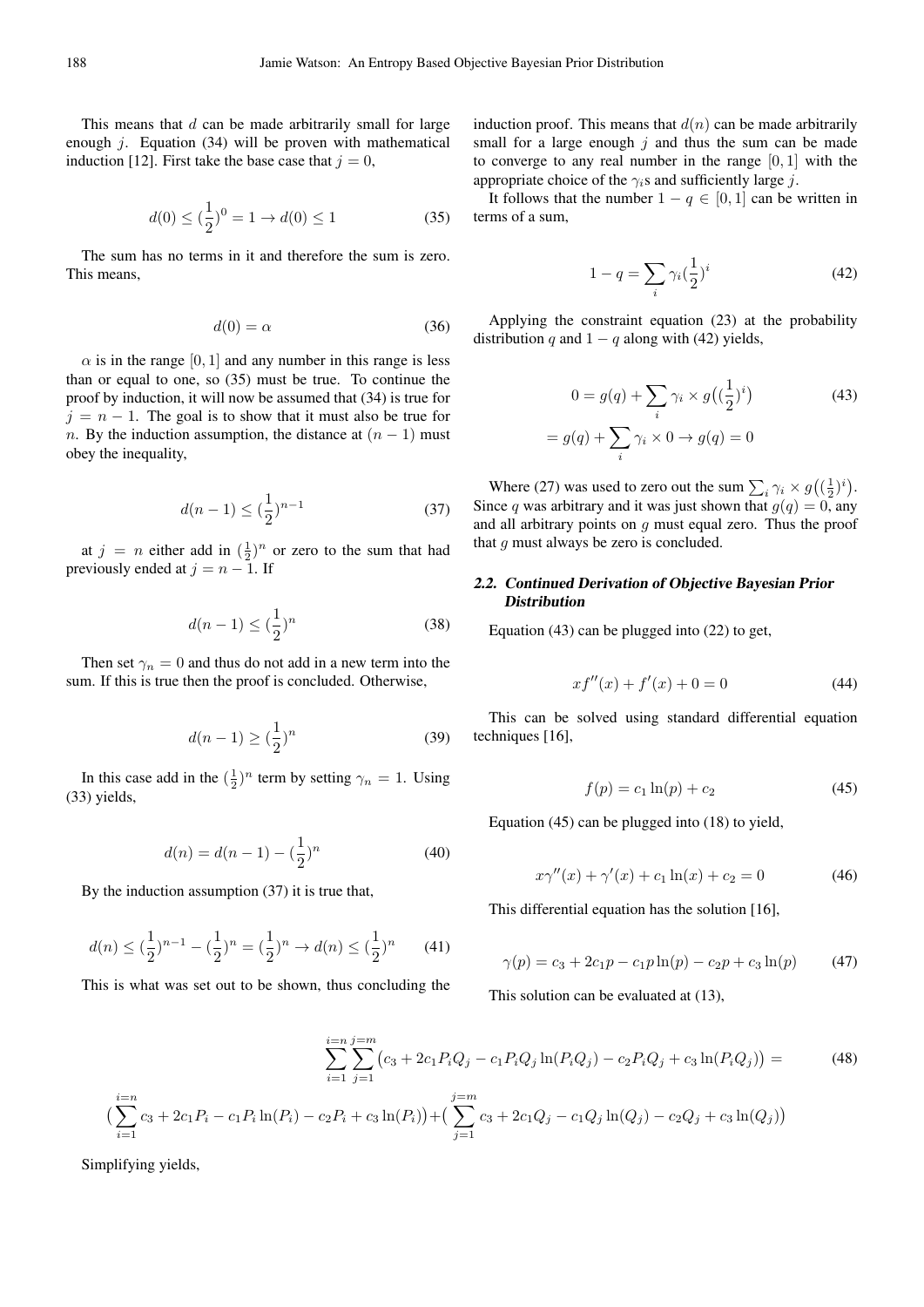$$
2c_1 + mnc_3 - c_2 + mc_3 \sum_{i=1}^{i=n} \ln(P_i) + nc_3 \sum_{j=1}^{j=m} \ln(Q_j) - c_1 \sum_{i=1}^{i=n} P_i \ln(P_i) - c_1 \sum_{j=1}^{j=m} Q_j \ln(Q_j) =
$$
  

$$
nc_3 + 2c_1 - c_2 - c_1 \sum_{i=1}^{i=n} P_i \ln(P_i) + c_3 \sum_{i=1}^{i=n} \ln(P_i) + mc_3 + 2c_1 - c_2 - c_1 \sum_{j=1}^{j=m} Q_j \ln(Q_j) + c_3 \sum_{j=1}^{j=m} \ln(Q_j)
$$
 (49)

Canceling out terms yields,

$$
-2c_1 + c_2 + c_3\left(mn - n - m + (m-1)\sum_{i=1}^{i=n} \ln(P_i) + (n-1)\sum_{j=1}^{j=m} \ln(Q_j)\right) = 0
$$
\n(50)

The only way that (50) can be true for an arbitrary probability distribution is if  $2c_1 = c_2$  and  $c_3 = 0$ . Plugging this into (47) gives the solution for  $\gamma$ ,

$$
\gamma(p) = -c_1 p \ln(p) \tag{51}
$$

Equation (51) means that  $\gamma$  is an arbitrary constant times the entropy [6], measured in Shannon's, of the probability distribution. Plugging this result into (11) yields,

$$
\rho(P) = e^{-c_1 \sum p \ln(p)} = e^{c_1 S_{\text{Shannon's}}} = \Pi_i p_i^{-c_1 p_i} \tag{52}
$$

Due to the uniqueness of differential equation solutions [11], this is the unique solution for the objective prior probability distribution,  $\rho(P)$ , given the two postulates (1) and (2).

#### 2.3. Relationship with Information Theory

Entropy is the average amount of information in a probability distribution [6]. Given  $n$  bits of information it is possible to encode  $2^n$  different states [17]. An example of this is that there are,  $256 = 2^8$ , 8-bit numbers. Equation (52) can be interpreted as, it is possible to encode,

$$
\rho(P) = 2^{c_1 S_{\text{Bits}}} \tag{53}
$$

different probability distributions with S bits of information. Where  $\rho$  is the number of states of the information. Setting  $c_1$  = 1 allows a direct relationship between the number of ways that a probability distribution can exist and the information inside of it.

$$
\rho(P) = 2^{S_{\text{bits}}} = e^{S_{\text{Shannons}}} = \Pi_i p_i^{-p_i} \tag{54}
$$

Where  $S_{\text{bits}}$  is the entropy measured in bits and  $S_{\text{Shannon}}$ is the entropy measured in Shannons. Any other value of  $c_1$ will not make the units of the entropy line up with the base of the exponent. Equation (54) is asserted to be the correct expression for the objective Bayesian prior distribution given the two postulates (1) and (2) and is therefore the main result of this paper.

Probability distributions with larger entropy have a higher statistical weight due to (54). This means that the most likely probability distributions are the maximal entropy ones. Thus, (54) confirms the maximal entropy principle used in statistics and thermodynamics [14, 18]. In the next section, it will be shown how to use (54) to boost the accuracy of modern day artificial intelligence by adding in a novel regularization term to the loss function of neural networks [7, 9].

# 3. Application of Novel Objective Prior to Neural Networks

A common problem in data science is to fit sample points to a probability distribution that can then be used to make inferences about future samples. One way to do this is to use a neural network [9], which is a randomly initialized guess of a function that is refined using gradient decent [8]. A common loss functions to fit a neural network model to a data set is cross entropy [19]. In this section, the explicit formula for the ideal Bayesian estimator that minimizes the cross entropy loss function is derived. This will then be used in conjunction with (54) to describe a new technique to regularize neural networks that use cross entropy as a loss function.

#### 3.1. General Formula For Bayesian Estimator

The average error between a chosen probability distribution and all distributions weighted by both the likelihood that they produces the sample data points and the probability that the distribution exists is [1],

$$
\mathcal{E}(\{\vec{x}\}_s, \rho, Q) = \int_P \mathcal{L}(P, \{\vec{x}\}_s) \times \rho(P) \times H(P, Q)[dP] \tag{55}
$$

Where  $\int_P[dP]$  stands for the functional integral over all valid probability distributions (functions whose sum is equal to one and values are real and non-negative),  $\mathcal{L}(P, {\{\vec{x}}_s})$  is the likelihood that a probability distributions  $(P)$  gives the set of sample data  $({\{\vec{x}\}}_s)$ ,  $\rho(P)$  is the prior probability that a given probability distribution will occur, and  $H(P, Q)$  is the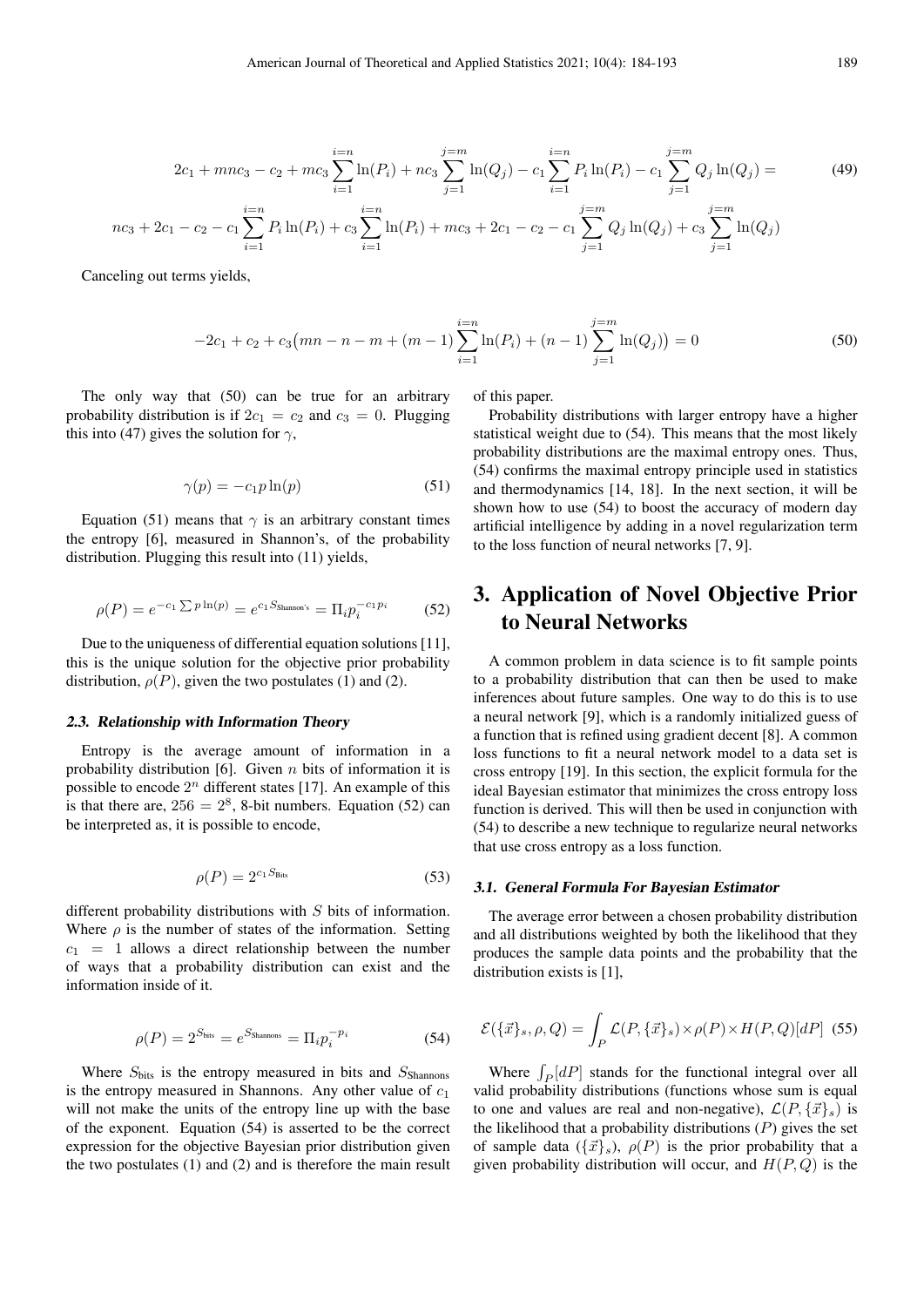loss function between P and Q. Picking the appropriate Q to minimize this Bayesian loss gives the Bayesian estimator, which is the mathematically ideal probability distribution given this sample data, prior probability, and loss function.

#### 3.2. Minimizing Cross Entropy

The cross entropy between the probability distributions P and Q will be minimized. Cross entropy loss is the amount of information required to encoding the drawing of a sample point from P assuming that a probability distribution Q

$$
\mathcal{E}(\{\vec{x}\}_s, Q, \lambda_1) = \int_P \mathcal{L}(P, \{\vec{x}\}_s) \times \rho(P) \times H(P, Q)[dP] + \lambda_1 \left(\sum_{\vec{x}} Q(\vec{x}) - 1\right)
$$

Where  $\lambda_1$  is the Lagrangian multiplier. Extremizing the equation leads to the solution,

$$
Q(\vec{x}', \rho) = \frac{\int_P \mathcal{L}(P, {\{\vec{x}\}_s}) \times \rho(P) \times P(\vec{x}')[dP]}{\int_P \mathcal{L}(P, {\{\vec{x}\}_s}) \times \rho(P)[dP]} \tag{58}
$$

Where this is true for all possible values of  $\vec{x}'$ . . The denominator is a normalizing factor that can be found at the end by imposing normalization. This  $Q(\vec{x}', \rho)$  is the ideal Bayesian estimator for cross entropy loss, the set of sample data  $\{\vec{x}\}\$ s and prior distribution  $\rho$ . Equation (58) can be seen as the average of all probability distributions weighted by both how often each individual distribution occurs and how often it produces the sample data.

The  $P$  that is dominate in the functional integral (58) is the probability distribution that is most likely to have produced the data. This is the maximum of the following functional,

$$
\mathcal{L}(P,\{\vec{x}\}_s) \times \rho(P) \tag{59}
$$

Taking the natural log, dividing by the number of data samples in  $\{\vec{x}\}_s$ , and multiplying by negative one to turn this functional into a loss that must be minimized.

$$
L(P, \{\vec{x}\}_s, \rho) = -\frac{1}{N} \ln(\mathcal{L}(P, \{\vec{x}\}_s) \times \rho(P))
$$
(60)  
=  $H(\{\vec{x}\}_s, P) - \frac{1}{N} \ln(\rho(P))$ 

Where  $H(\{\vec{x}\}_s, P)$  is the familiar cross entropy loss, and  $N$  is the number of sample points. This is the standard loss used in many categorical neural networks but with the addition of one extra term,  $-\frac{1}{N}\ln(\rho(P))$ . To stay true to Bayesian statistics,  $a - \frac{1}{N} \ln(\rho(P))$  must be included into the loss function as a regularization term. This will lead to more accurate prediction of the model on unseen data [7]. Using the solution for  $\rho$  from (54) yields,

$$
L(P, \{\vec{x}\}_s) = H(\{\vec{x}\}_s, P) - \frac{1}{N}S(P)
$$
 (61)

generated the data [19]. The explicit formula for the loss is,

$$
H(P,Q) = -\sum_{i} P_i \times \ln(Q_i)
$$
 (56)

Equation (55) for the average loss will be used along with Lagrangian multipliers [20] to extremize the cross entropy loss over all probability functions  $P$  subject to the constraint that the statistician chosen probability, Q, must sum to one. The equation to extremize is,

$$
\{\vec{x}\}_s \times \rho(P) \times H(P,Q)[dP] + \lambda_1 \left( \sum_{\vec{x}} Q(\vec{x}) - 1 \right) \tag{57}
$$

With S being the entropy of the probability distribution measured in Shannon's. This novel extra regularization term  $\left(-\frac{1}{N}S(P)\right)$  in the loss function will be called, "Entropy" Regularization".

#### 3.3. Result of Entropy Regularization on Real World Data

In this subsection, Entropy Regularization from (61) will be used on real world data. The nature of Entropy Regularization makes it force the model to be less confident that a given sample is in a class. This means that it may behave similarly to other known regularization techniques such as lowering the weight of samples in a training set that performed well and raising the weight of under performing samples. The specifics of its performance are given below.

The results of Entropy Regularization from (61) may vary in effectiveness because: it does not include additional information from prepossessing, the metric that is used to evaluate the performance of a model may not be cross entropy, gradient decent algorithms are only an approximation of full Bayesian statistics, and Entropy Regularization should be effective on average over many different data sets but may not perform perfectly on any one individual data set. This is why the limits of its effectiveness are on real world data [21–30] should be tested using neural networks [9].

Three data sets where chosen to test Entropy Regularization on: the MNIST Handwritten Digits data set [21], the Credit Card Fraud data set [22–29] and the Graduate Admission's data set [30]. Each data set has categorical targets. The average f1 score [31] across all classes was used to rank the models. In the first nine runs, standard regularization techniques of AiZiA's Integral Regularization [32], Dropout Regularization [33], and L2 Kernel Regularization [34] were used. On the first runs, a few different parameters for each regularization technique were tried. In the next run Entropy Regularization was used alone. In the last three runs, Entropy Regularization was used along with the other three techniques utilizing the parameters that gave the best results from the first few runs. The highest f1 score on held out validation data is made bold in the tables below to show which regularization technique performed best on the given data. The same neural network architecture, preprossessing, optimizer [35], and data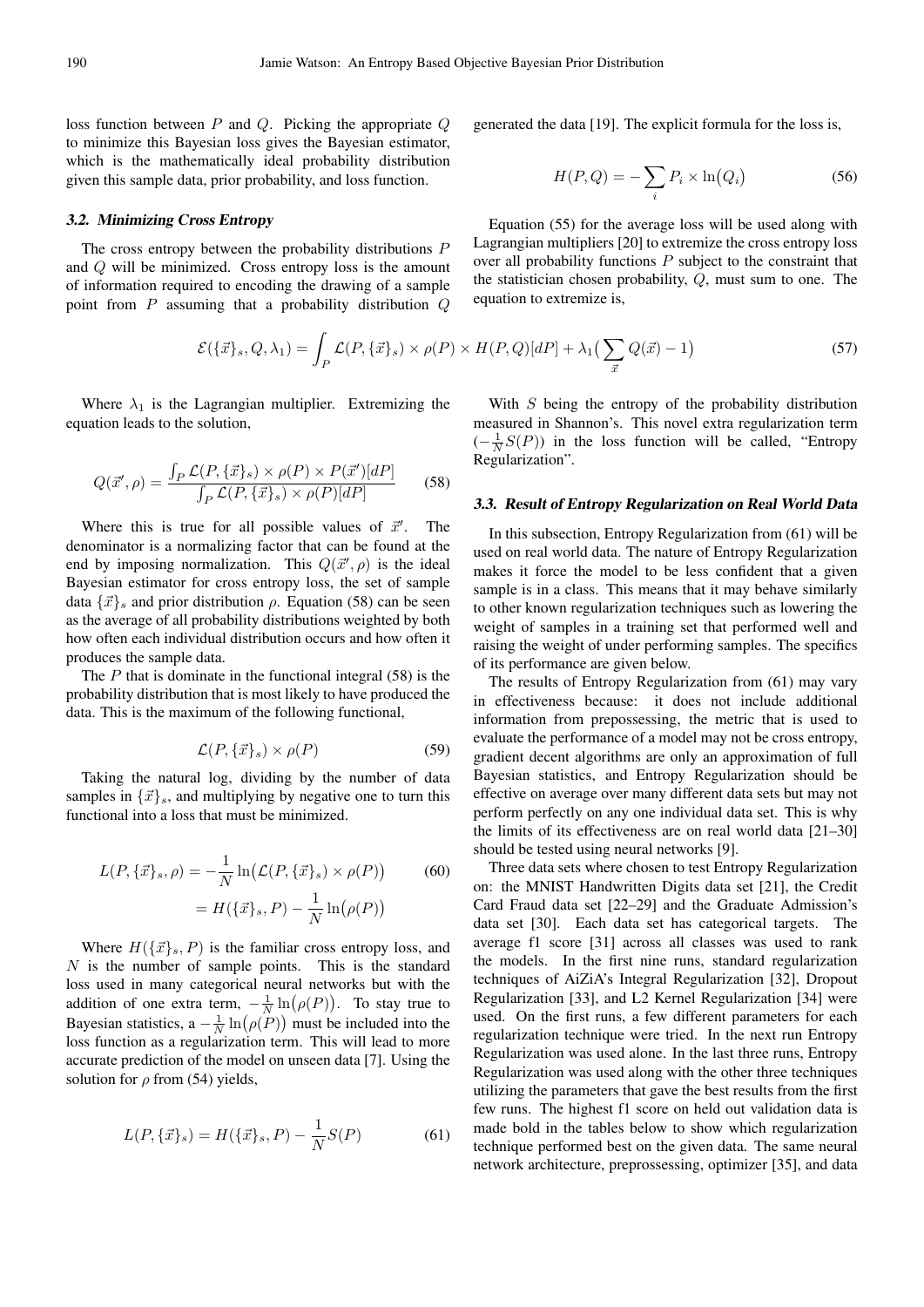augmentation were used on each data set to keep the results of every run comparable.

#### 3.3.1. MNIST Handwritten Digits

The MNIST handwritten digits data set [21] is comprised of 42,000 handwritten digits from zero through nine. Each sample is a 28 by 28, grey scale, 8-bit, image of a number from zero through nine. The data was prepossessed by rescaling it into the range of minus three to three. Each image was augmented every epoch with random: resizing, cropping, brightness, and contrast changes. The neural network architecture had initial convolution layers that fed into dense layers. There are five convolution layers, a maxpooling layer, and eight dense layers. Cross entropy loss was used to classify images into ten categories, one for each number.

*Table 1. Results of various different neural network models trained on the MNIST Handwritten Digits data set. The numbers in the columns represent the average f1 score of the model for a given regularization type and value of its regularization parameters for a given run. The best result is boldfaced.*

| <b>Index of Run</b> | <b>Entropy Used</b> | <b>None</b> | Integral | <b>Dropout</b> | Kernel |
|---------------------|---------------------|-------------|----------|----------------|--------|
|                     | False               | 0.9912      | 0.9949   | 0.9900         | 0.9944 |
| $\overline{2}$      | False               | N/A         | 0.9930   | 0.9921         | 0.9945 |
| 3                   | False               | N/A         | 0.9951   | 0.9907         | 0.9934 |
| $\overline{4}$      | True                | 0.9898      | 0.9940   | 0.9923         | 0.9940 |

Integral Regularization [32] out performed the rest with Kernel Regularization [34] as a close second. Entropy Regularization from (61) helped Dropout [33] perform better, but still did not do as well as the other techniques.

#### 3.3.2. Credit Card Fruad Detection

The Credit Card Fraud data set [22–29] is taken from real world European credit card fraud cases. The data set contains 284,807 credit card transactions, 30 features per sample, and highly imbalanced classes. The data was standardized and then fed into a fully connected dense thirty seven layered neural network architecture. Cross entropy loss was used to classify transactions as: either "fraud" or "not fraud".

*Table 2. Results of various different neural network models trained on the Credit Card Fraud data set. The numbers in the columns represent the average f1 score of the model for a given regularization type and value of its regularization parameters for a given run. The best result is boldfaced.*

| <b>Index of Run</b> | <b>Entropy Used</b> | <b>None</b> | Integral | <b>Dropout</b> | Kernel |
|---------------------|---------------------|-------------|----------|----------------|--------|
|                     | False               | 0.5650      | 0.6091   | 0.7995         | 0.5653 |
| $\overline{2}$      | False               | N/A         | 0.8883   | 0.8725         | 0.4996 |
| 3                   | False               | N/A         | 0.00173  | 0.8458         | 0.4996 |
| $\overline{4}$      | True                | 0.7055      | 0.6649   | 0.4996         | 0.7308 |

Integral Regularization [32] out performed the rest of the techniques with Dropout [33] coming in a close second. Entropy Regularization from (61) improved the results of the model when either no other regularization was used or when Kernel Regularization [34] was used.

#### 3.3.3. Graduate Admissions

The U.S. Graduate Admissions data set [30] is comprised of 500 sample points of real world students data with seven

features per sample. The features include GPA, test scores, and research experience. The data was prepossessed with principal component analysis and then fed into a dense neural network for predictions about the chance of admission or rejection for a student. The network has six dense layers. Cross entropy loss was used to classify samples as either, "will be admitted to graduate school" or, "will be rejected from graduate school".

*Table 3. Results of various different neural network models trained on the Graduate Admissions data set. The numbers in the columns represent the average f1 score of the model for a given regularization type and value of its regularization parameters for a given run. The best result is boldfaced.*

| <b>Index of Run</b> | <b>Entropy Used</b> | <b>None</b> | <b>Integral</b> | <b>Dropout</b> | Kernel |
|---------------------|---------------------|-------------|-----------------|----------------|--------|
|                     | False               | 0.8957      |                 |                |        |
| $\overline{2}$      | False               | N/A         |                 | 0.8198         | 0.9241 |
| 3                   | False               | N/A         |                 | 0.7818         | 0.8957 |
| $\overline{4}$      | True                |             |                 | 0.8957         |        |

All four regularization techniques received a perfect f1 score of one.

#### 3.3.4. Summary of Real World Data Set Findings

Entropy Regularization from (61) interacted well with the other regularization techniques. Often including it into the neural network training boosted the accuracy of the model. It did lower the f1 score on a few trials though, so it should be used with care in general. As is always the case, it is important to not overly regularize the neural network or the training loss may rise above acceptable levels. This means that if Entropy Regularization is included into a model, then it may be best to lower the amount of other regularization that was used previously.

# 4. Conclusion

In this paper, a novel objective prior distribution was derived to be the exponential of the entropy information in a probability distribution  $(e^S)$  [6]. This allowed it to be related to information theory, the maximal entropy principal, and thermodynamics [14, 18]. This novel objective prior distribution was then used to derive a new regularization technique [7] that could be used in artificial intelligence gradient decent algorithms [8] based on updating the loss function with a term that is the negative of the entropy divided by the number of data points [6]. The regularization technique theoretically works best when there is very little information about how the sample data was produced. Including Entropy Regularization into several neural network models sometimes boosted their f1 score [31] on three real world test data [21– 30]. In a few trials the f1 score was lowered due to over regularization, so some level of care must be used before applying it to real world artificial intelligence models. This technique was derived assuming categorical data, so it should not be used on regression data sets.

Future work includes expanding the understanding of when and how to use this new objective prior distribution from (54) in real world applications including, but not limited to,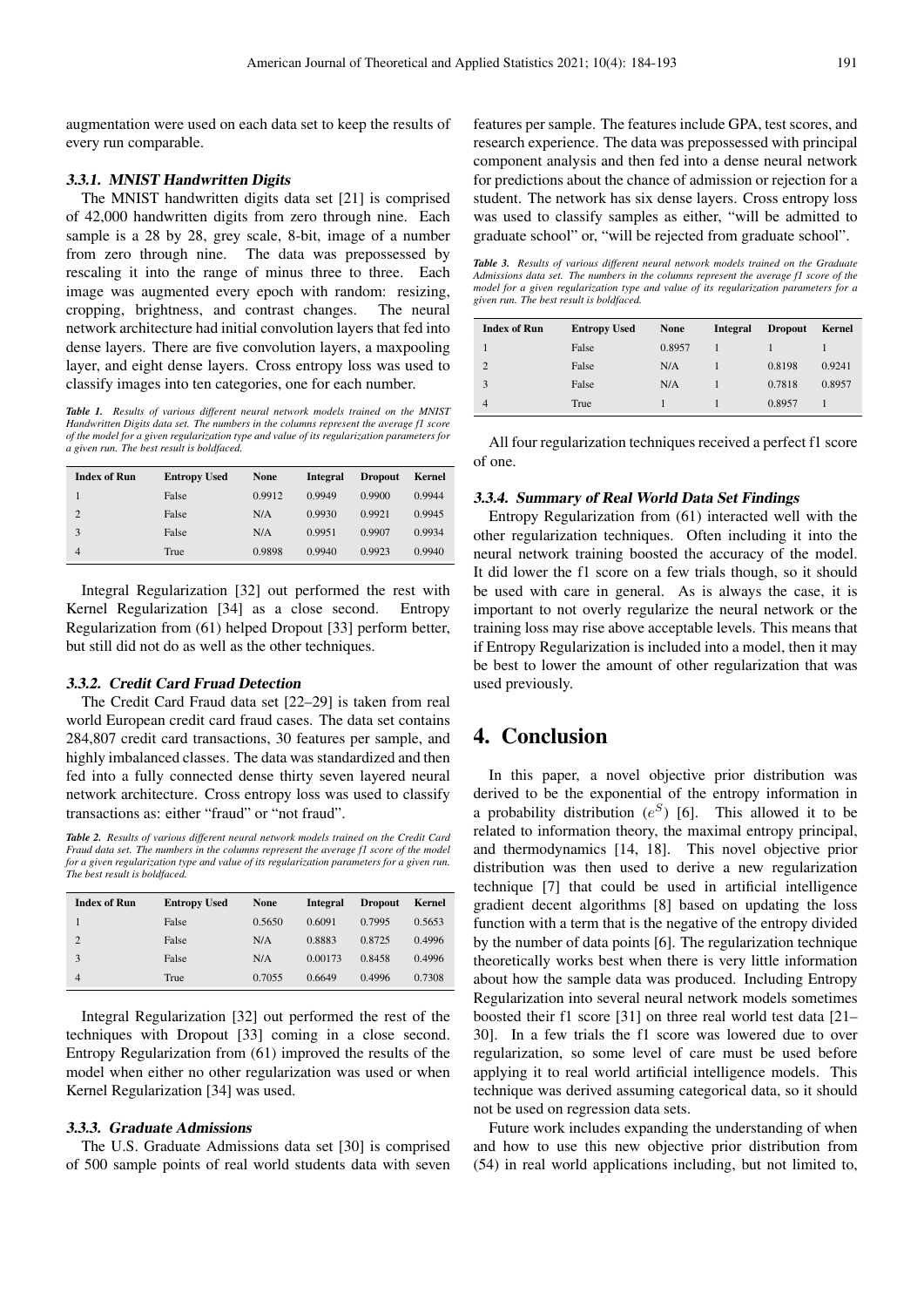data science, thermodynamics, and optimization algorithms. The limits of Entropy Regularization were not fully explored here, so more testing of it may lead to additional valuable insights. There is a also a connection between the Feynman Path Integral of quantum mechanics [36] and thermodynamics. Since this paper connects statistics and thermodynamics, it may be possible to form a connection from statistics and information theory directly to quantum mechanics.

# Acknowledgements

Mary G. Watson, PhD, retired, thanks for your statistical insights and encouragement. John and Betsy Watson thanks for your unending support.

# References

- [1] BAYES, "AN ESSAY TOWARDS SOLVING A PROBLEM IN THE DOCTRINE OF CHANCES," *Biometrika*, vol. 45, pp. 296–315, 12 1958.
- [2] H. Jeffreys, "An invariant form for the prior probability in estimation problems," *Royal Society*, vol. 186, 1946.
- [3] J. B. S. Haldane, "A note on inverse probability," *Mathematical Proceedings of the Cambridge Philosophical Society*, vol. 28, no. 1, pp. 55–61, 1932.
- [4] J. M. Bernardo, "Reference posterior distributions for bayesian inference," *Journal of the Royal Statistical Society: Series B (Methodological)*, vol. 41, no. 2, pp. 113–128, 1979.
- [5] M. Ghosh, "Objective Priors: An Introduction for Frequentists," *Statistical Science*, vol. 26, no. 2, pp. 187  $-202, 2011.$
- [6] C. E. Shannon, "A mathematical theory of communication," *The Bell System Technical Journal*, vol. 27, no. 3, pp. 379–423, 1948.
- [7] P. Buhlmann and S. Van De Geer, *Statistics for highdimensional data: methods, theory and applications*. Springer Science & Business Media, 2011.
- [8] C. Lemaréchal, "Cauchy and the gradient method," *Doc Math Extra*, vol. 251, no. 254, p. 10, 2012.
- [9] J. J. Hopfield, "Neural networks and physical systems with emergent collective computational abilities," *Proceedings of the National Academy of Sciences*, vol. 79, no. 8, pp. 2554–2558, 1982.
- [10] S. Ross, *A First Course in Probability*. Pearson Prentice Hall, 2010.
- [11] D. Zill, *A First Course in Differential Equations (5th ed.)*. 2001.
- [12] A. BOUHOULA, E. KOUNALIS, and M. RUSINOWITCH, "Automated Mathematical Induction," *Journal of Logic and Computation*, vol. 5, pp. 631–668, 10 1995.
- [13] W. Felscher, "Bolzano, cauchy, epsilon, delta," *The American Mathematical Monthly*, vol. 107, no. 9, pp. 844–862, 2000.
- [14] F. Mandl, *Statistical Physics*. Manchester Physics Series, Wiley, 2013.
- [15] J. Babb, "Mathematical concepts and proofs from nicole oresme: Using the history of calculus to teach mathematics," *Science and Education*, vol. 14, pp. 443– 456, 07 2005.
- [16] W. R. Inc., "Differential equation solver." Champaign, IL, 2021.
- [17] A. Ralston and E. D. Reilly, *Encyclopedia of Computer Science (3rd Ed.)*. USA: Van Nostrand Reinhold Co., 1993.
- [18] E. T. Jaynes, "Information theory and statistical mechanics," *Physical review*, vol. 106, no. 4, p. 620, 1957.
- [19] K. P. Murphy, *Machine learning : a probabilistic perspective*. Cambridge, Mass. [u.a.]: MIT Press, 2013.
- [20] D. Luenberger, *Linear and Nonlinear Programming: Second Edition*. Springer US, 2003.
- [21] "Digit recognizer." https://www.kaggle.com/c/digitrecognizer/overview. Accessed: 2021-06-18.
- [22] "Credit card fraud detection." https://www.kaggle.com/mlgulb/creditcardfraud. Accessed: 2021-06-18.
- [23] A. Dal Pozzolo, O. Caelen, R. Johnson, and G. Bontempi, "Calibrating probability with undersampling for unbalanced classification," 12 2015.
- [24] A. Dal Pozzolo, O. Caelen, Y.-A. Le Borgne, S. Waterschoot, and G. Bontempi, "Learned lessons in credit card fraud detection from a practitioner perspective," *Expert Systems with Applications*, vol. 41, pp. 4915–4928, 08 2014.
- [25] A. Dal Pozzolo, G. Boracchi, O. Caelen, C. Alippi, and G. Bontempi, "Credit card fraud detection: A realistic modeling and a novel learning strategy," *IEEE Transactions on Neural Networks and Learning Systems*, vol. PP, pp. 1–14, 09 2017.
- [26] F. Carcillo, A. Dal Pozzolo, Y.-A. Le Borgne, O. Caelen, Y. Mazzer, and G. Bontempi, "Scarff : a scalable framework for streaming credit card fraud detection with spark," *Information Fusion*, vol. 41, 09 2017.
- [27] B. Lebichot, Y.-A. Le Borgne, L. He, F. Oble, and G. Bontempi, *Deep-Learning Domain Adaptation Techniques for Credit Cards Fraud Detection*, pp. 78–88. 01 2019.